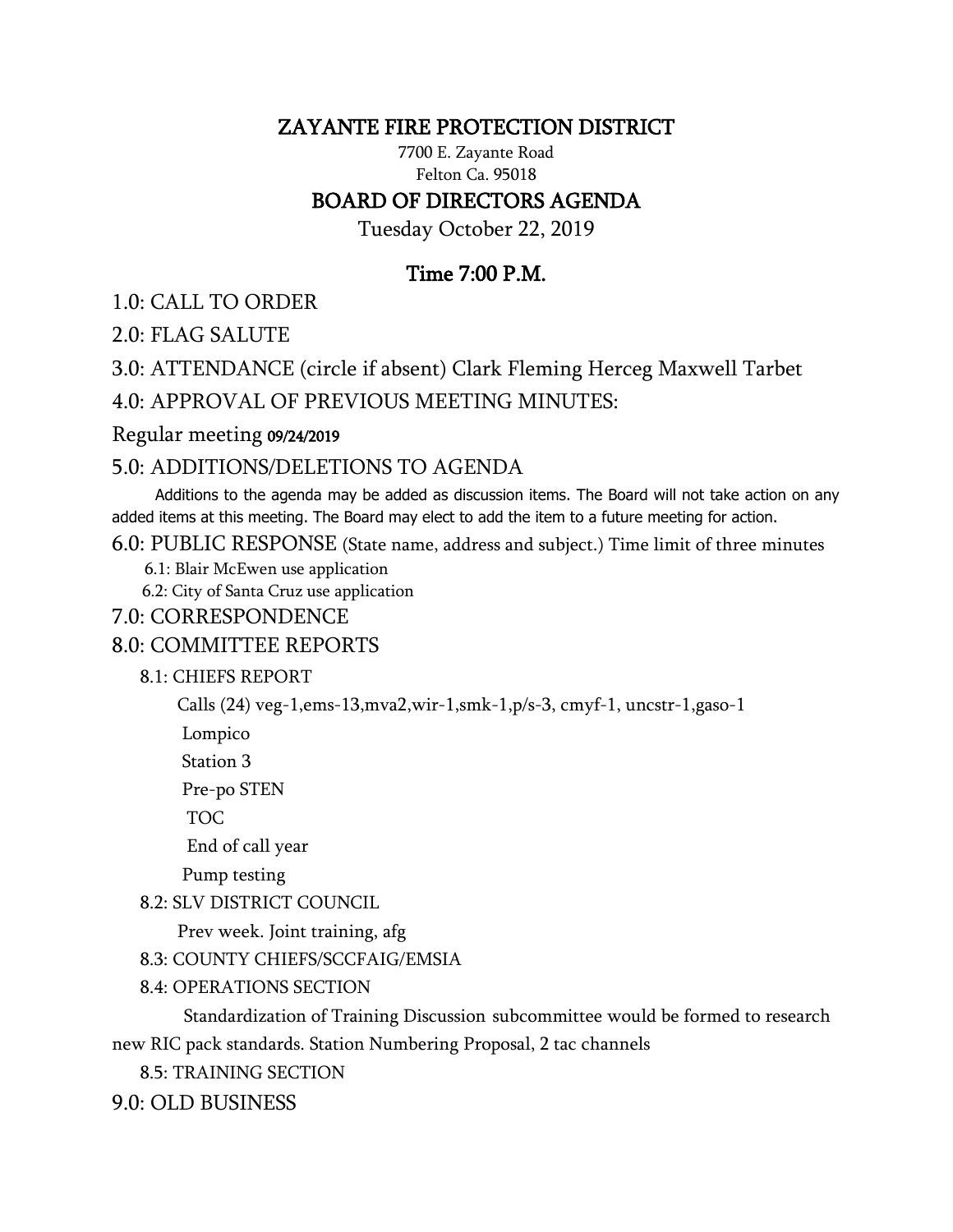9.1: Website

### 10.0: NEW BUSINESS

 10.1: ACTION ITEM: Resolution 461-12-19 Notice of intent to adopt a Negative Declaration for Ordinance 2020-1

10.2: Staff report

 10.3: Open public hearing. Here any comment from the public with regards to the adoption of Ordinance 2020-1.

10.4: Close the public hearing.

10.5: **ACTION ITEM**: A **motion** shall be entertained to accept the environmental check list as submitted and direct the Fire Chief to make the appropriate filings.

10.6: **ACTION ITEM**: A **motion** shall be entertained to suspense with the reading of Ordinance 2020-1 due to time. Copies have been available for review at the Administrative Office for those parties that are interested since September 25, 2019 (the day after the last board meeting)

10.7: **ACTION ITEM:** A **motion** shall be entertained to adopt Ordinance 2020-1, "An Ordinance Adopting the 2019 California Fire Code with amendments".

10.8: ACTION ITEM: REQUEST FOR TRANSFER OR REVISION OF BUDGET APPROPRIATIONS AND / OR FUND. (See AUD-74 form attached)

### 11.0: POLICY AND PLANNING

11.1: Policy 1421

12.0: OTHER BUSINESS (As necessary for the District to perform its functions as required by law) AB1234 Ethics training AB1661/1825

13.0: BUDGET, BILLS AND PAYROLL

13.1: Approval of bills (4)\$2083.08 \$570.15\$1622.99\$2815.04 total\$7,091.26

13.2: Payroll: Approve pay periods 20&21+22

14.0: PERSONNEL

Sleeper program

15.0: ADJOURN

NEXT MEETING November 19, 2019